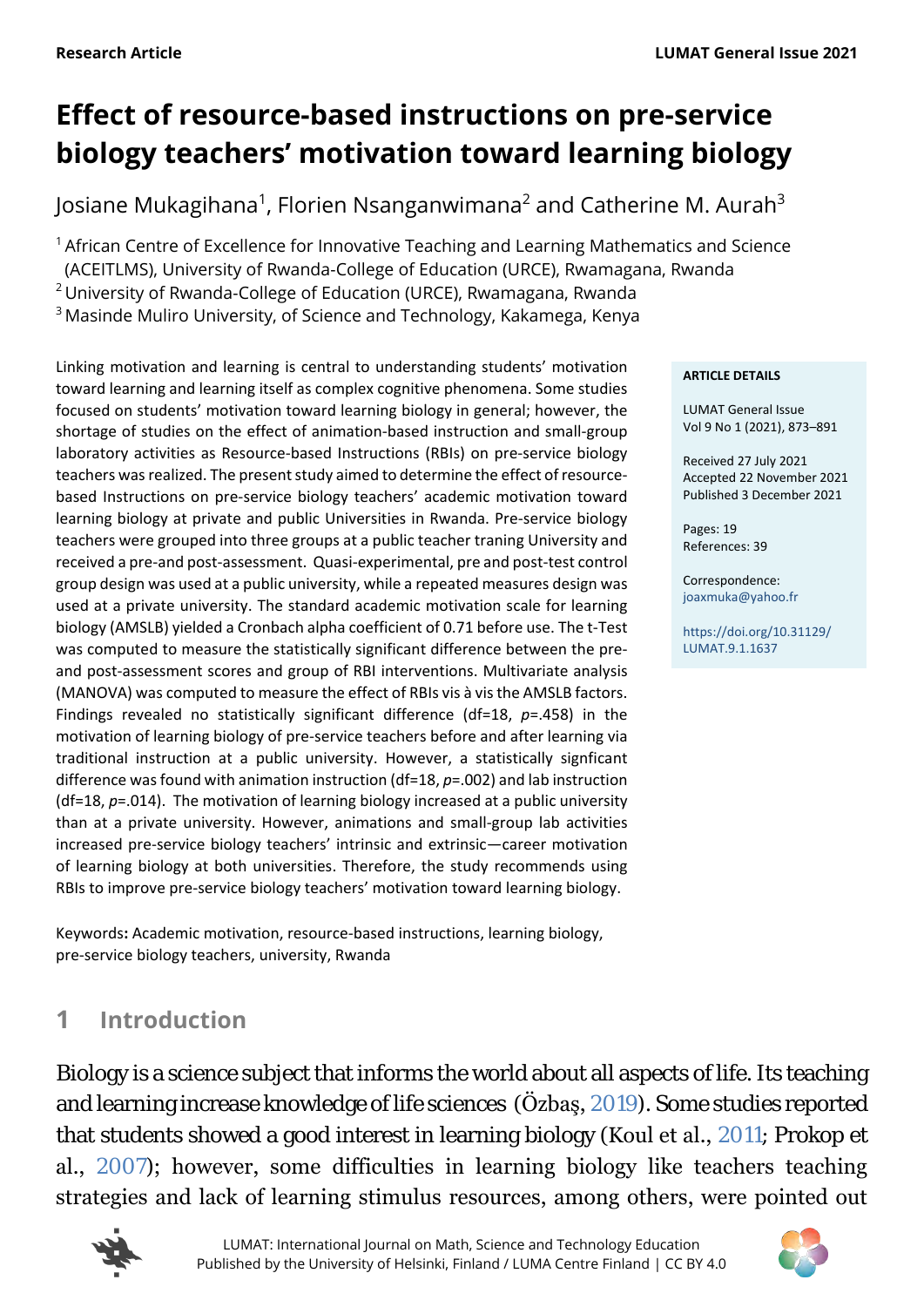(Çimer, [2012\)](#page-15-0). Teaching and learning biology require a motivating teaching and learning environment where student's involvement is taken into account. This is imperative based on the biological concepts that many are experimental in nature and challenge interested students to learn and work on the concepts (Cuthbert, [2005;](#page-16-0) Dohn et al., [2016](#page-16-1); Şen et al., [2014\)](#page-17-3).

Linking motivation and learning is central to understanding students' stimulus toward learning and learning themselves as complex cognitive phenomena (Jurisevic et al., [2008\)](#page-16-2). Cuthbert [\(2005\)](#page-16-0) defined learning as ontogenetic adaptations that mean the changes in an organism's behavior due to the regularities from its environments. Jurisevic et al. [\(2008\)](#page-16-2) added that motivation to learn is a behavioral factor defined by different elements of motivation like interests, goals, attributes, self-image, and external enticements. The literature emphasized that motivation to learn is a crucial factor in learning science and interactions between different learning domains like cognitive and affective with intrinsic or extrinsic motivation (Shin et al., [2017\)](#page-18-0).

In the present study, academic motivation was discussed in three different factors pointed by self-determination theory (Ryan & Deci, [2000\)](#page-17-4) as intrinsic motivation, extrinsic motivation, and *amotivation*. Different studies Ayub [\(2010\)](#page-15-1); Covington & Müeller, ([2001](#page-16-3)); Jurisevic et al., ([2008\)](#page-16-2); Reiss [\(2012\)](#page-17-5) and Ryan & Deci [\(2000\)](#page-17-4) discussed intrinsic and extrinsic motivation to learn. All authors defined the terms and came up with a similar description stating intrinsic motivation as an act of doing something because it is inherently interesting, enjoyable, or satisfying to someone. Simply intrinsic motivation is characterized by doing things without any reason or expected benefits. At the same time, extrinsic motivation was seen as pursuing something without its own sake. In other words, to engage in an activity with an end of achieving the goal. For instance, students extrinsically may be motivated to perform better in a competition or test to achieve a good grade, please their parents, get a reward, or skip a punishment (Gilakjani et al., [2012\)](#page-16-4).

According to Ryan and Deci [\(2000\)](#page-17-4), *amotivation* is the third factor or type of motivation that announces the absence of an individual intention to act. Amotivated students do not accord any disparity to a learning activity, feel incompetent toward activity, lose interest, and find no enjoyment or reason to do an activity. In their queries, there is "why to join the school," a behavioral question that may result in low academic achievement or school dropout as advocated that students with low performance showed low motivational belief (Ekici, [2010\)](#page-16-5).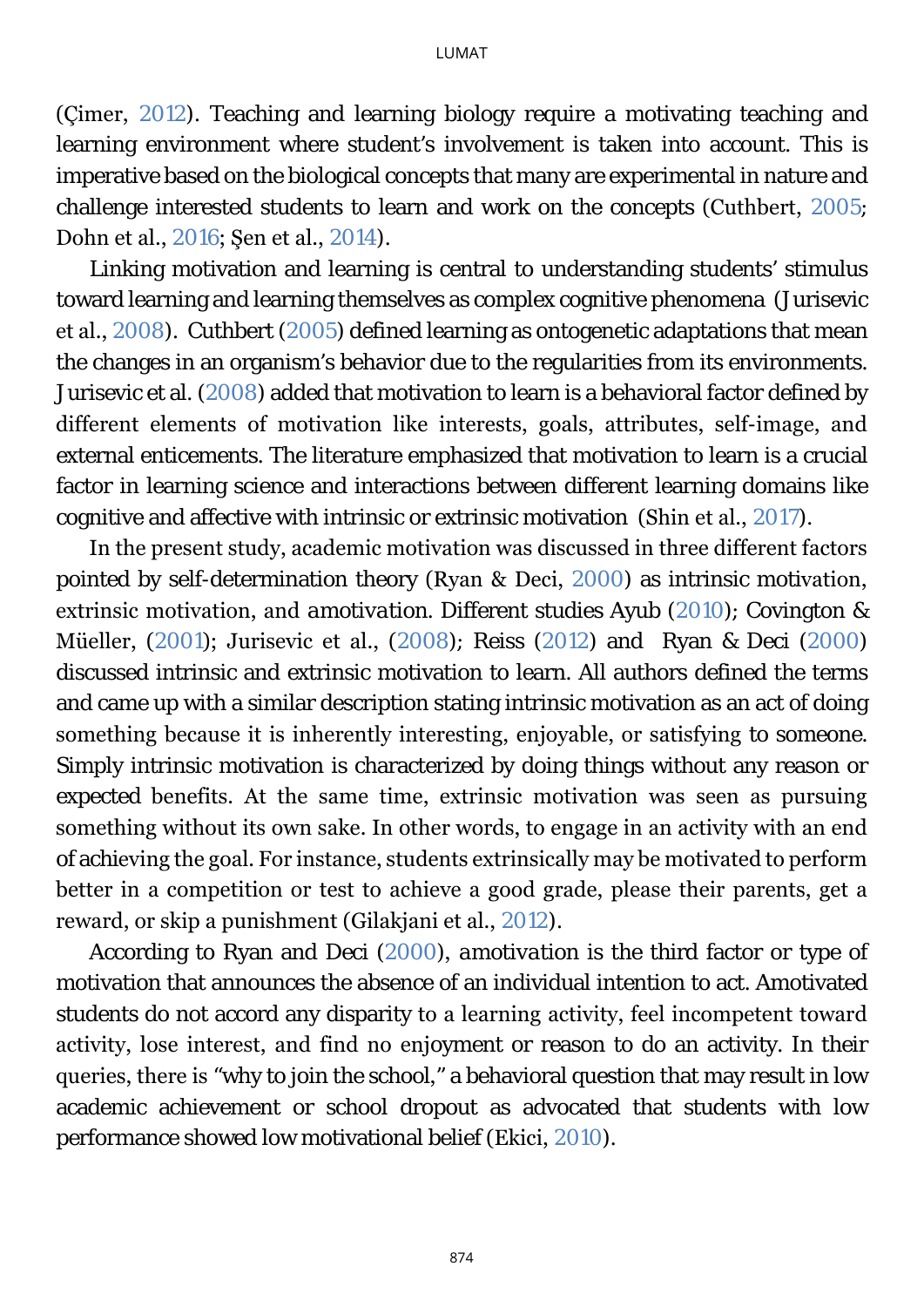Apart from *amotivation*, motivation has a crucial role in education. Şen et al. [\(2014\)](#page-17-3) stated that motivational belief in students exerts a direct impact on their academic achievement. Ayub [\(2010\)](#page-15-1) added that intrinsic motivation significantly impacts students' academic learning and competency, while career motivation, a form of extrinsic motivation, plays an essential role in supporting students in choosing science subjects for learning, especially STEM Choice (Shin et al., [2017\)](#page-18-0). Chua and Karpudewan [\(2017\)](#page-15-2) added that the extent of motivation in students toward active learning environments like laboratories predicts their attitude toward science learning. Hence, investigating the effect of factors influencing motivation in students like university students is an imperative need.

Different factors have been shown to influence students' motivation to learn biology, and among others, instructional methods influence learning motivation differently. Keraro et al. [\(2007\)](#page-16-6) advocated that students showed a high motivation toward learning biology after being treated by cooperative concept mapping teaching approach, while in the study by Özarslan and Çetin [\(2018\)](#page-17-6), biology projects proved negative effect on students" motivation toward learning biology. Online teaching did not display a significant difference in improving student motivation toward learning biology in comparison to traditional instructional methods (Bulic & Blazevic, [2020\)](#page-15-3). Hence, it is imperative to test the motivational level in pre-service biology teachers' after being treated by animation-based instructions and small-group laboratory activities. For instance, a study by Mukagihana et al. [\(2021\)](#page-17-7) found that students were motivated during learning microbiology through small groups and were excited to manipulate computer animations. Such instructions also demonstrated a rise in students' positive attitudes toward learning biology (Mukagihana et al., [2021\)](#page-17-7). In the latter study, the students were motivated during learning through the teaching and learning bucket model. This is a lecturer backing and learners owning learning model (Ndihokubwayo et al., [2021\)](#page-17-8) interested students in collaboratively constructing improvised materials (Ndihokubwayo et al., [2019\)](#page-17-9) and presenting their outcome to the whole class. Kibga et al.'s [\(2021\)](#page-16-7) study showed a significant increase in students' curiosity among secondary schools in Tanzania due to the implementation of handson activities as an instructional strategy. In other studies, innovative collaborative instructional strategies moderated students' verbal ability and their achievement in biology (Adejimi et al., [2021\)](#page-15-4) and motivation toward learning biology (Dohn et al., [2016](#page-16-1); Hewitt et al., [2019\)](#page-16-8).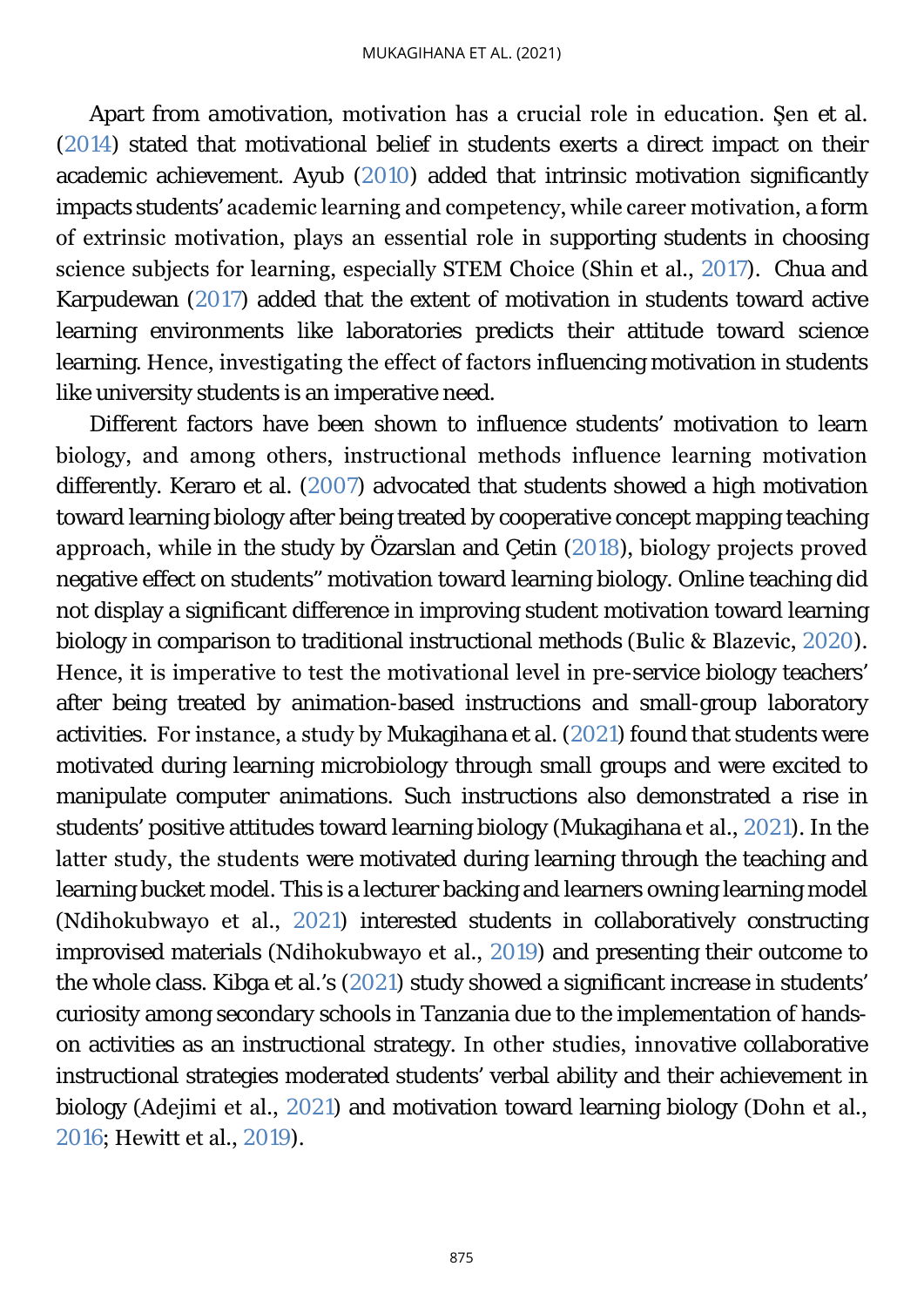In general, studies by Dohn et al. [\(2016\)](#page-16-1), Mnguni [\(2018](#page-17-10)), Özbaş [\(2019](#page-17-0)), and Kişoğlu [\(2018\)](#page-17-11) were interested in finding out the students motivation toward learning biology; however, the literature lacks sufficient studies on pre-service biology teachers motivation toward learning biology. Besides, the effect of different instructional methods on student's motivation toward learning biology was found out (Bulic & Blazevic, [2020](#page-15-3); Corkin et al., [2017](#page-16-9); Dyrberg et al., [2017](#page-16-10); Hewitt et al., [2019;](#page-16-8) Keraro et al., [2007](#page-16-6); Özarslan & Çetin, [2018\)](#page-17-6), but minor studies focused on the effect of resourcebased instructions on pre-service biology teacher's motivation toward learning biology. Likewise, a recent study done in higher learning institutions in Rwanda (Mukagihana et al., [2020\)](#page-17-12) showed low use of resource-based instructional tools prevailed to teach and learn biology. Therefore, to bridge the gap, this study aimed to determine the effect of animation-based instruction and small group laboratory activities as resource-based instructions on pre-service biology teachers' motivation to learn biology.

Self- determination theory (SDT), as described by Cook & Artino [\(2016\)](#page-16-11) and Deci & Ryan [\(1985\)](#page-16-12), guides the study. The theory postulates that innately human is motivated and need to be self-directed in activities they find inherently enjoyable. This reflects on intrinsic motivation, which primarily is not influenced but innate. Sometimes, humans may be influenced to do an inherently enjoyable activity to earn an instrumental value that generates extrinsic motivation in various forms such as career, goals, societal values, rewards, and others. The theory relates to this study which sought to determine the effect of resource-based instructions on pre-service biology teachers' motivation toward learning biology. In the study, motivation is conceptualized in its three different factors as intrinsic motivation, *amotivation*, and extrinsic motivation in two forms, career goals, and social values.

Motivation toward learning proved its essential role in learning science concepts (Shin et al., [2017\)](#page-18-0). The present study significantly contributes by adding in literature the motivational level of pre-service biology teachers to learn biology at private and public teacher training Universities. Besides, it informs about the effect of animationbased instruction and small group laboratory activities on pre-service biology motivation to learn biology. Therefore, we aimed to measure the effect of animationbased instruction and small-group laboratory activities as resource-based instructions on pre-service biology teacher's motivation toward learning biology.

The study answered two research questions: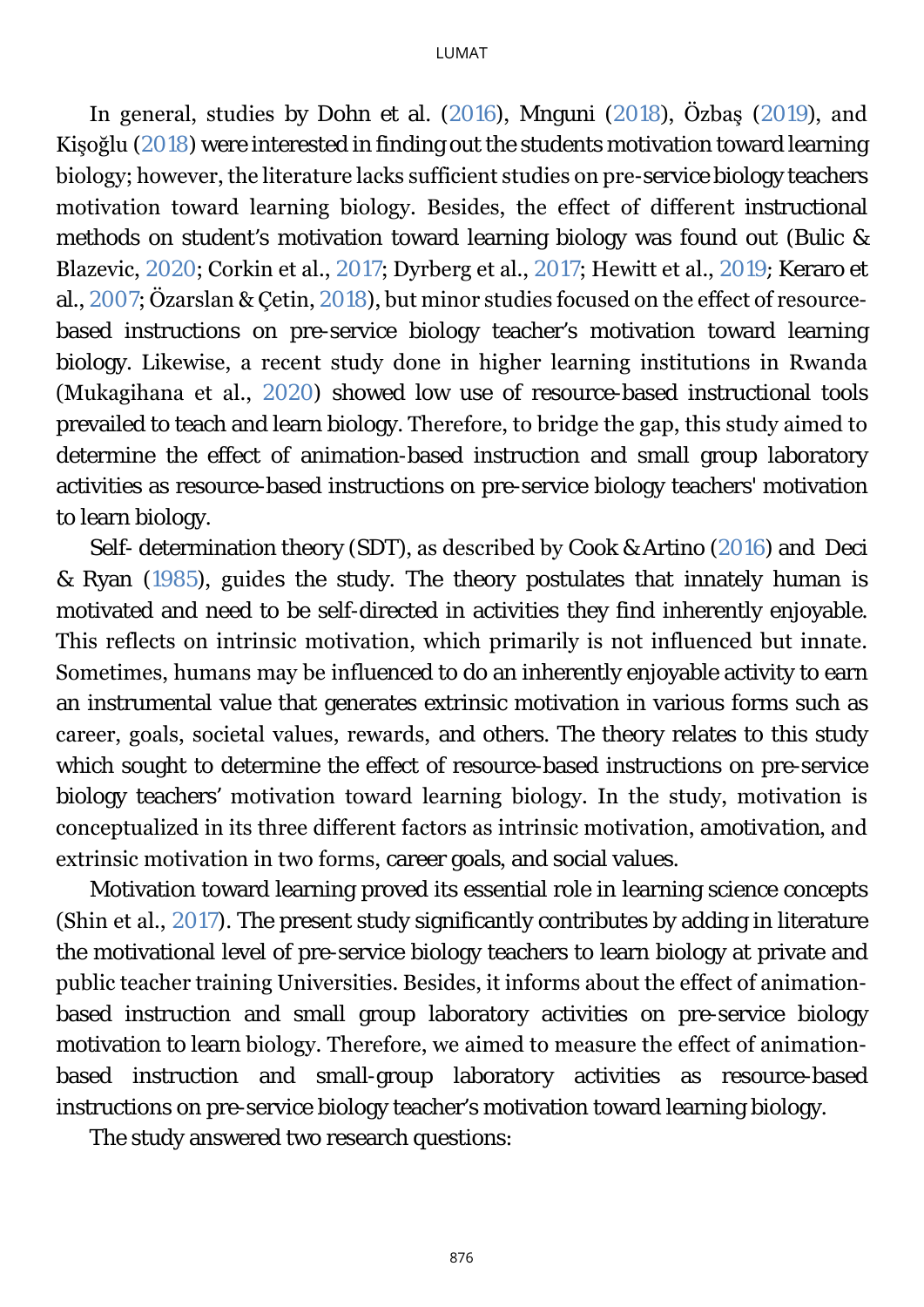- 1. What is the motivation of pre-service biology teachers toward learning biology at private and public teacher training Universities in Rwanda?
- 2. What effect do animation-based instruction and small group laboratory activities as resource-based instructions have on pre-service biology teacher's motivation toward learning biology?

## We do hypothesize that:

**H01:** There is no statistically significant difference between pre-service biology teachers' motivational level taught by traditional methods and those taught by animation-based instruction or small group laboratory activities as resource-based instructions.

**H02:** There is no statistically significant difference in motivation toward learning biology between pre-service biology teachers at private and public universities.

# **2 Methodology**

# **2.1 Participants and sample**

The participant in the study consisted of fifty (50) pre-service biology teachers in year two at the University of Technology and Arts of Byumba (UTAB), a private university with biology education programs and one hundred and eighty (180) year two preservice biology teachers assigned to the study from a population of 528 at University of Rwanda College of Education (URCE), a public teacher training University. Thus a purposive sampling was used. The research unit and innovation at URCE granted ethical clearance, and the universities granted data collection approval before the conduct of the study, which was held from November 2020 to March 2021.

### **2.2 Research design**

A survey design was embedded in a quasi-experimental non-equivalent control group design and repeated measures design to check the effect of resource-based instructions on pre-service biology teachers' motivation to learn biology. Repeated measures design is a longitudinal research design involving multiple measures of the same variable in which change over time is assessed (Creswell, [2014\)](#page-16-13). Survey design is one of the procedures in quantitative research that support researchers to measure individuals' different aspects like emotions, attitudes, and opinions (Creswell, [2015\)](#page-16-14). The survey was used to collect the data before and after treatment and permitted the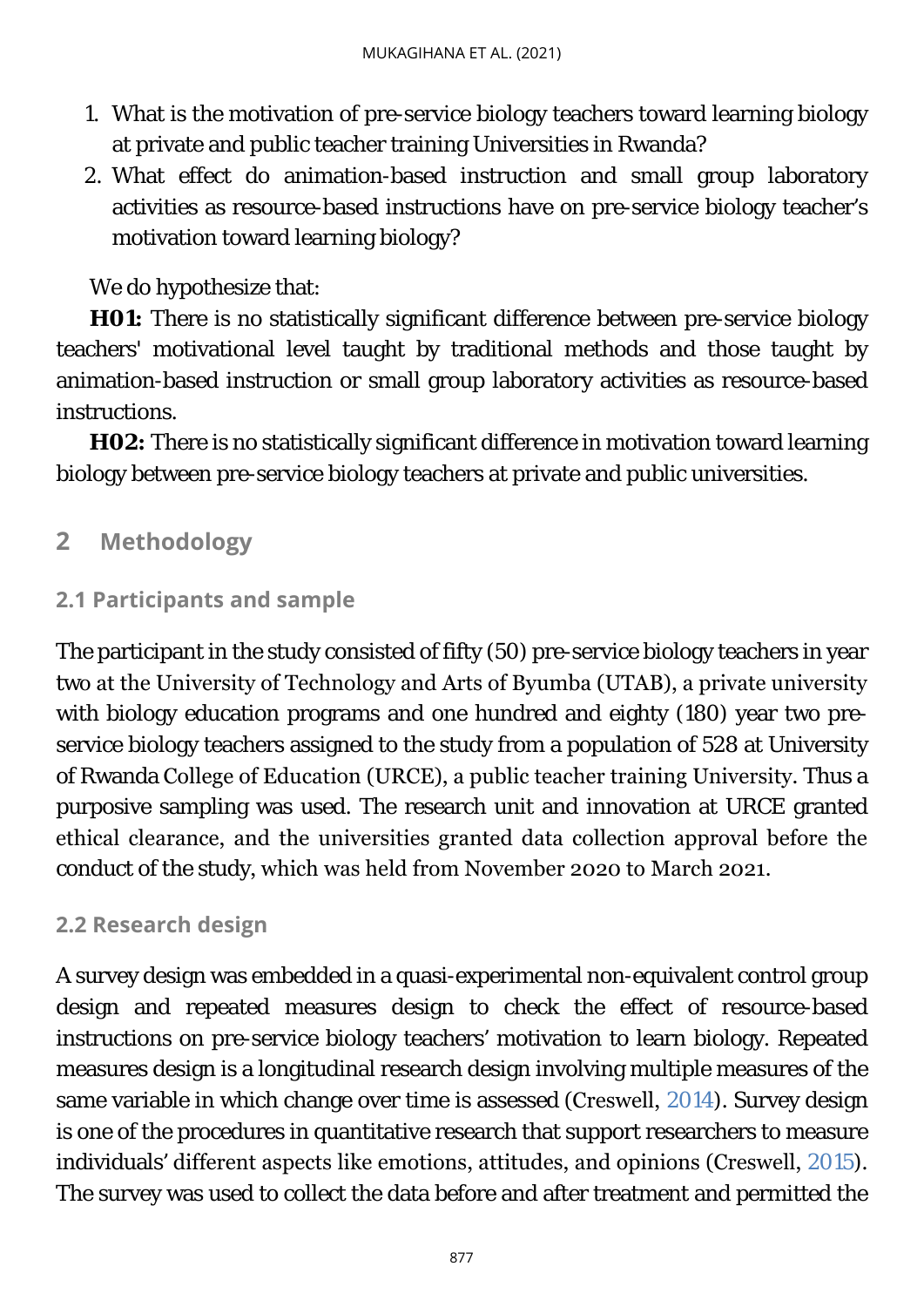researcher to measure the motivational level of pre-service biology teachers to learn biology as the effect of treatment.

#### **2.3 Research instruments**

The instrument used to collect the data is an adapted Academic Motivation Scale for Learning Biology (AMSLB) developed by Aydin et al. [\(2014\)](#page-15-5). The scale comprises 19 statements distributed into four motivation factors or subscales named "Intrinsic motivation with six statements, *amotivation* with five statements, Extrinsic motivation – Career with four statements, and Extrinsic motivation – Social with four statements. Statements are scored from 1 to 5 with  $1=$  Strongly disagree (SD),  $2=$ Disagree (D), 3 = No opinion, 4 = Agree (A), and 5 = Strongly agree (SA). All statements are positive except five statements in the *amotivation* factor. However, these items were similarly scored as others (SD, D, NO, A, and SA). We did not reverse the scales to avoid participants' confusion. Before using the scale, the items were rearranged in subscales or factors in an orderly manner. Thus "Intrinsic Motivation has statements 1 to 6, *amotivation* statements 7 to 11, and Extrinsic Motivation – Career statements 12 to 15, and extrinsic motivation –Social statements 16-19 (see [Appendix A\)](#page-18-1).

Statements in extrinsic motivations career factors were rephrased to relate them to pre-service biology teachers as university students. Furthermore, the instrument was subjected to one expert judge at Masinde Muliro University of Science and Technology and one at URCE for validity checking.

The AMSLB adapted to the Rwandan context was found to have significant reliability. Before using it, we tested it with 35 pre-service biology teachers at a university that did not participate in the study. We computed a correlation statistic using SPSS 23 and found a coefficient of 0.71 of Cronbach alpha. This informs that AMSLB is reliable, and its statements are internally consistent.

#### **2.4 Data collection procedures**

At the University of Technology and Arts of Byumba (UTAB), the participants consisted of a single group of fifty (50) pre-service biology teachers. The participants received a pre-assessment by answering the Academic Motivation Scale for Learning Biology (AMSLB) before receiving any treatments and a post-assessment after each treatment. They were treated by starting with traditional methods of teaching (Lecturer method), followed by treatment by animation-based instruction, and lastly by small group laboratory activities. It means that a post-assessment by AMSLB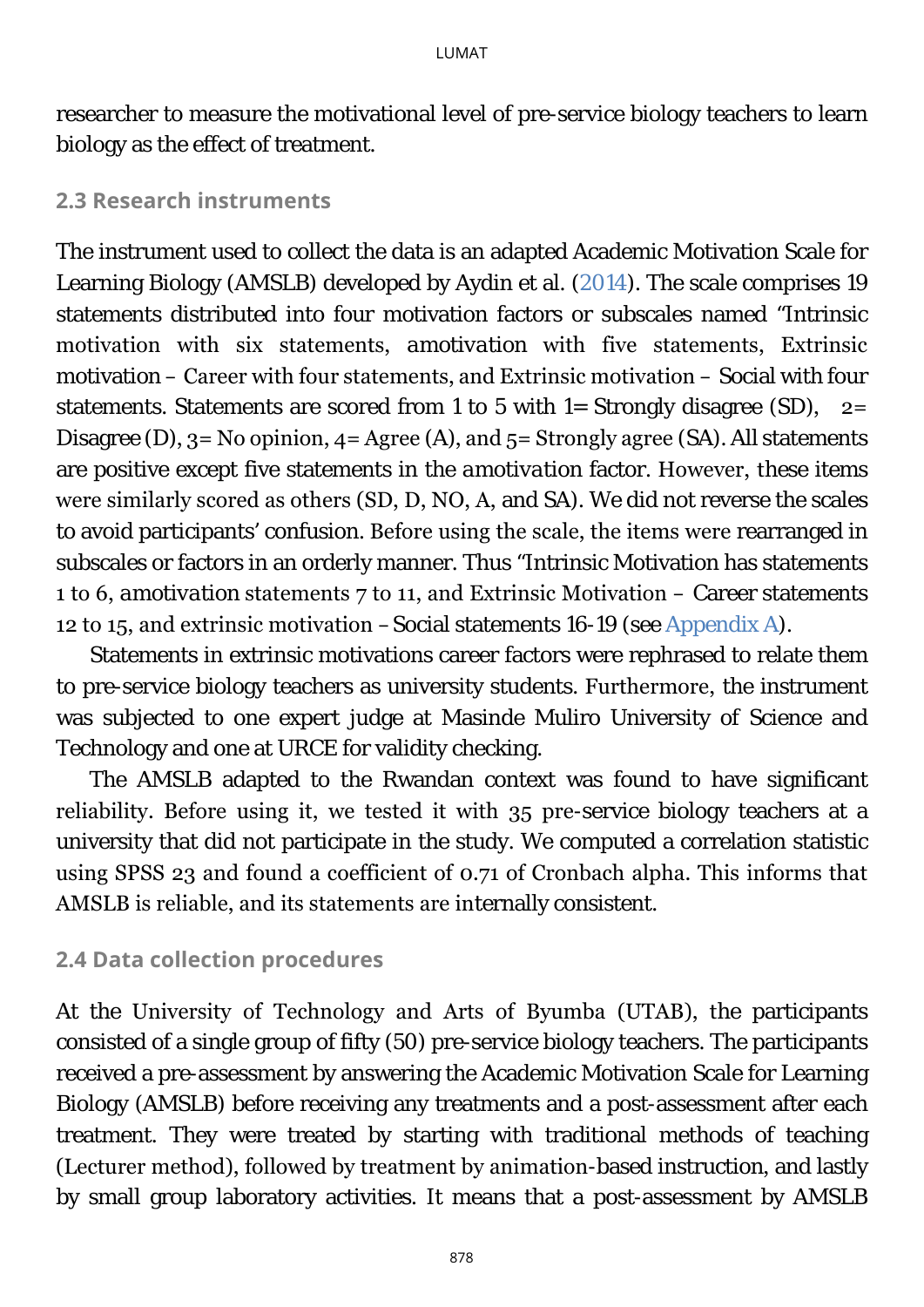alternated with treatment in repeated measures as described in Creswell [\(2015\)](#page-16-14). All 50 participants did not participate in the study; some attended pre-assessment but did not answer all post-assessment. Due to this, by data filtering, only 33 participants answered pre-assessment and all post-assessment by AMSLB.

Contrary, at the University of Rwanda College of Education (URCE), 179 preservice biology teachers were available on the starting day of data collection. They were randomly assigned to three groups as the control group (N=60) and two experimental groups. The first  $(N= 59)$  was treated by animations-based instruction, and the second  $(N= 60)$  was treated by laboratory method using small-group laboratory activities. One instructor carried out the instruction. This helped us minimize the instructor's threat of validity. Pre-service biology teachers in each group received a pre-assessment by administering AMSLB before receiving treatment and answered the same AMSLB as post-assessment after interventions. The intervention lasted for a semester, starting from November 2020 to March 2021 at both Universities. Concept of introduction to microbiology (history of microbiology, its scientists and their discoveries, types of microorganism), method and techniques for microorganism (gram staining), method of pure culture isolation (streak, spread, and pour method) were discussed.

In the control group, the course took place in the classroom. The instructor used a projector and drawing on a whiteboard, especially diagrams such as structures of bacteria, cell walls, etc. The animation group used animated lessons from YouTube. Introduction to microbiology was projected, and where necessary instructor intervened for more explanation. For other concepts, every concept had its animation. The animated video contained graphical images of lab practical and moving text. Thus, participants heard, watched what was being done, and then read related text. When having a question, the instructor stopped, and where challenges occur, she intervened. Small group lab group mainly studied in the lab. Group of 2 to 3 students (pre-service biology teachers) spent an amount of time in the lab. We first introduced lab rules, introduction to microbiology using a projector and showing the materials, provided lab procedure for each technique showing materials, reagents, and procedure. The instructor played the role of guidance while pre-service biology teachers (students) were conducting experiments.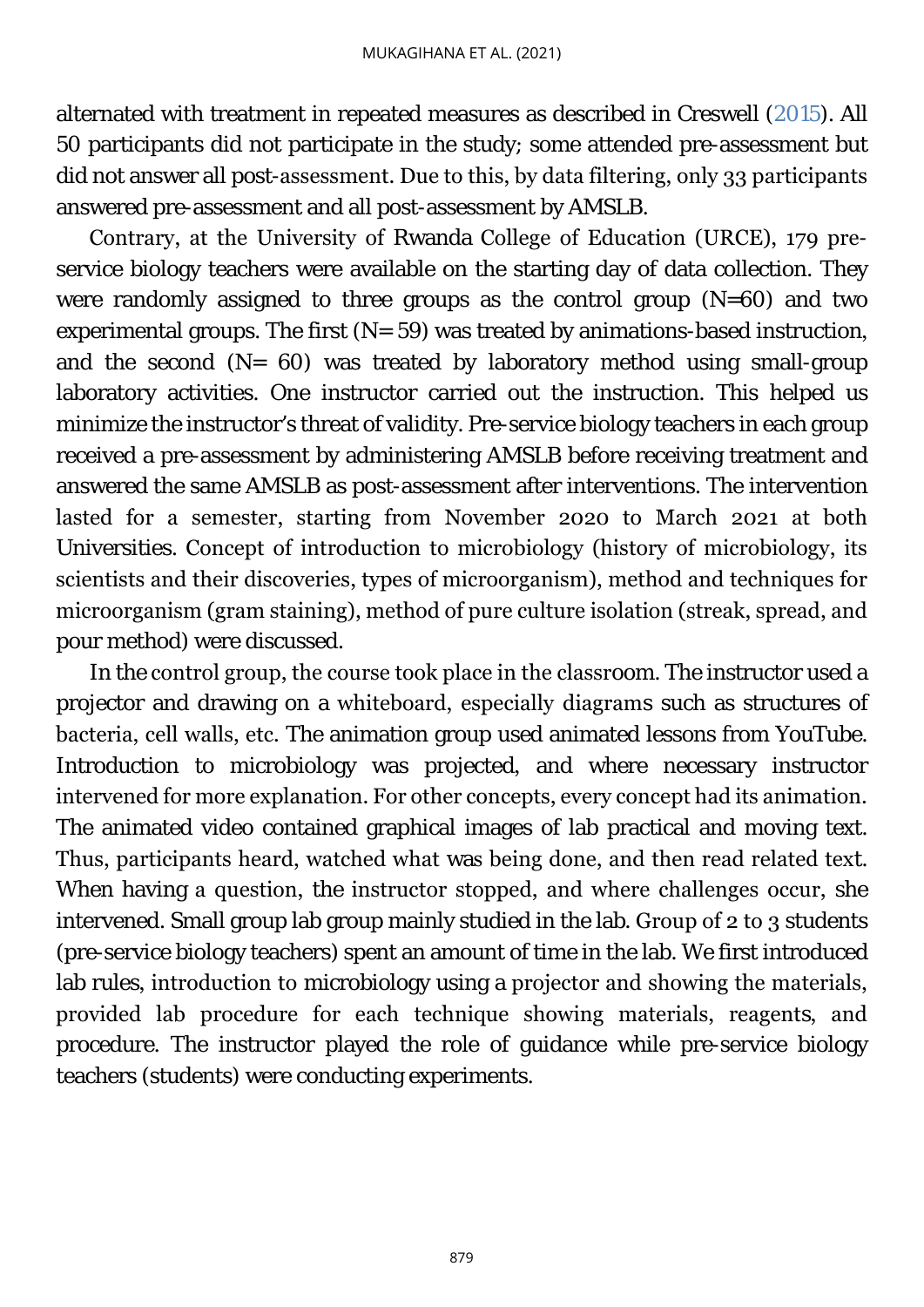#### **2.5 Data Analysis**

Upon coming from the research field, we entered data in MS Excel 2016. The first column was filled with pre-service biology teachers' codes, while the first row was filled with Academic Motivation Scale for Learning Biology (AMSLB) statements (STAT). We entered the number scored by each participant—from 1 as strongly disagree to 5 as strongly agree—under each statement/item. One file contained data from URCE, while another file contained data from UTAB pre-service biology teachers. We first computed the average scores for each statement across all the participants before exporting the data into SPSS version 23. We analyzed the data using this software. We first computed mean scores from each intervention at URCE where three groups [Control group that was taught using lecture method, first experimental group that was taught using animation-based instruction, and second experimental group that was taught using small group laboratory activities] were tested twice via pre-and post-test design. At UTAB, a single group of the participant was tested four times via repeated measures [(a) before assessment, (b) after being taught by lecture method, (c) after being taught using animation-based instruction, and (d) after being taught using small group laboratory activities]. After computing the mean score of each group, the t-Test was computed to measure the statistically significant difference between the pre-and post-test (motivation assessment) and a group of RBI interventions. Lastly, multivariate analysis (MANOVA) was computed to measure the effect of resource-based instructions (RBIs) vis à vis the AMSLB factors.

#### **3 Findings and Discussion**

[Table 1](#page-9-0) shows the mean scores of pre-service biology teachers' answers on the Academic Motivation Scale for Learning Biology (AMSLB) before and after each intervention at both University of Rwanda College of Education (URCE) and the University of Technology and Arts of Byumba (UTAB). The means scores are computed on the Likert AMSLB scale. Thus, the lowest score is 1, while the highest score is 5. At both universities, pre-service biology teachers showed a good intrinsic motivation before interventions in each group, with an average of pre-assessment above 4.0, in general interventions did not change their intrinsic motivation toward learning biology except in the control group after treatment with the traditional method, mean scores AV=4.50 before treatment and mean scores AV=4.56 after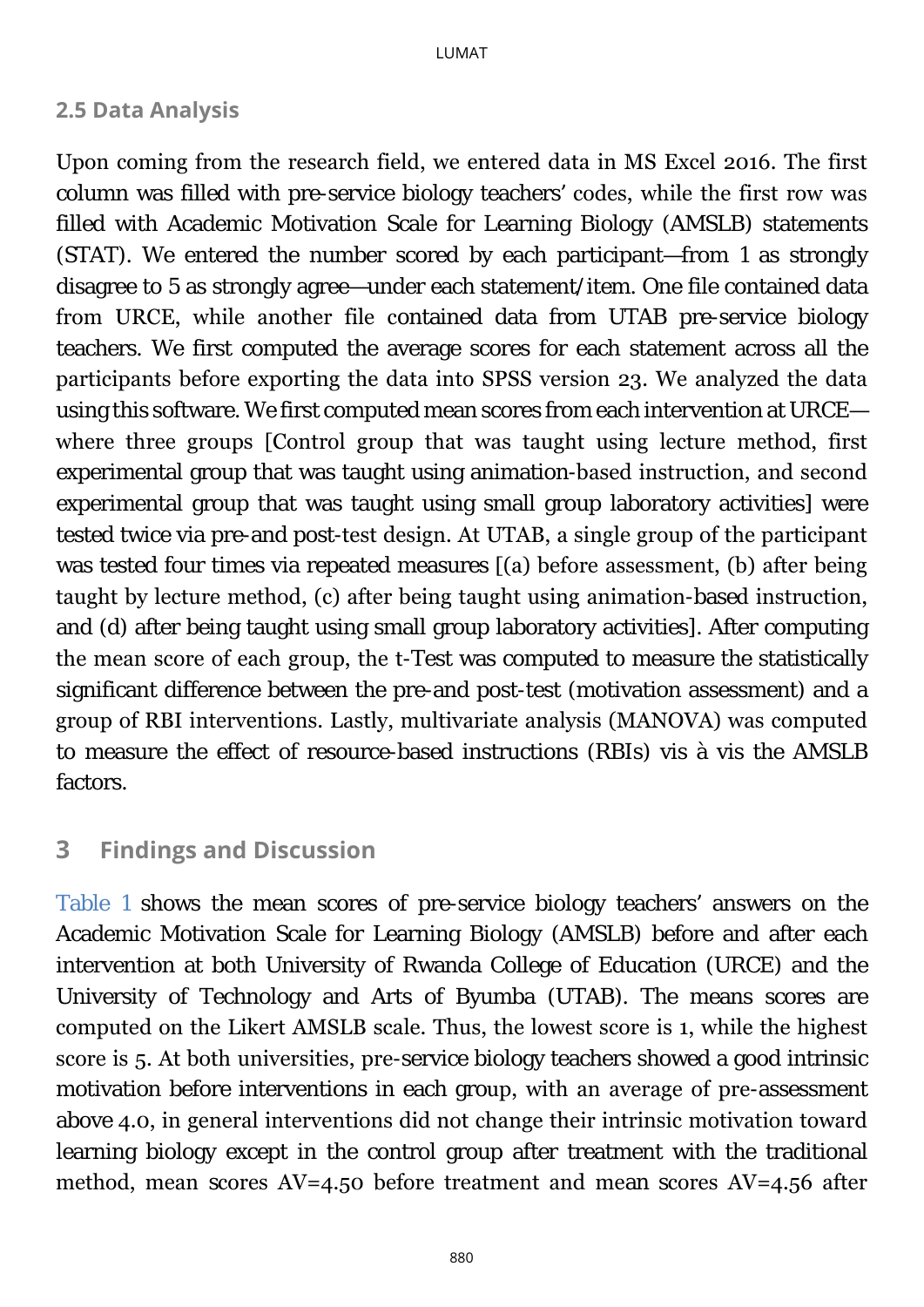treatment at URCE. The mean score decrease for intrinsic motivation factor was realized at UTAB after intervention by small group lab activities (see [Table 1\)](#page-9-0). This is attributed to the effect of repeated testing. Although pre-service biology teachers generally hold a high intrinsic motivation, UR-CE pre-service biology teachers are intrinsically motivated than UTAB pre-service biology teachers (See [Figure 1\)](#page-11-0).

Even though pre-service biology teachers hold intrinsic motivation, they also expressed an amount of *amotivation* toward learning biology. Both traditional methods of teaching, animation-based instruction, and laboratory methods through small group lab activities decreased *amotivation* toward learning biology in all groups of pre-service biology teachers at URCE. This was not the case at UTAB due to repeated testing, where pre-service biology teachers taught in series of interventions continuously showed *amotivation* after treatment by traditional method and by small group lab activities see [\(Table 1\)](#page-9-0). *Amotivation* was high in pre-service biology teachers at UTAB than URCE pre-service biology teachers (see [Figure 1\)](#page-11-0).

Traditional animation-based instructions and small group laboratory activities improved extrinsic motivation-career in pre-service biology teachers at UTAB after each intervention than it did at URCE; however, pre-service biology teachers at URCE hold high extrinsic motivation motivation-career than those at UTAB. [Table 2](#page-12-0) shows the average mean scores of extrinsic motivation-career before and after each intervention at both Universities. Generally, extrinsic motivation-social did not increase after interventions in all groups at both universities; however, this motivation was very high in pre-service biology teachers at UTAB than URCE before and after interventions.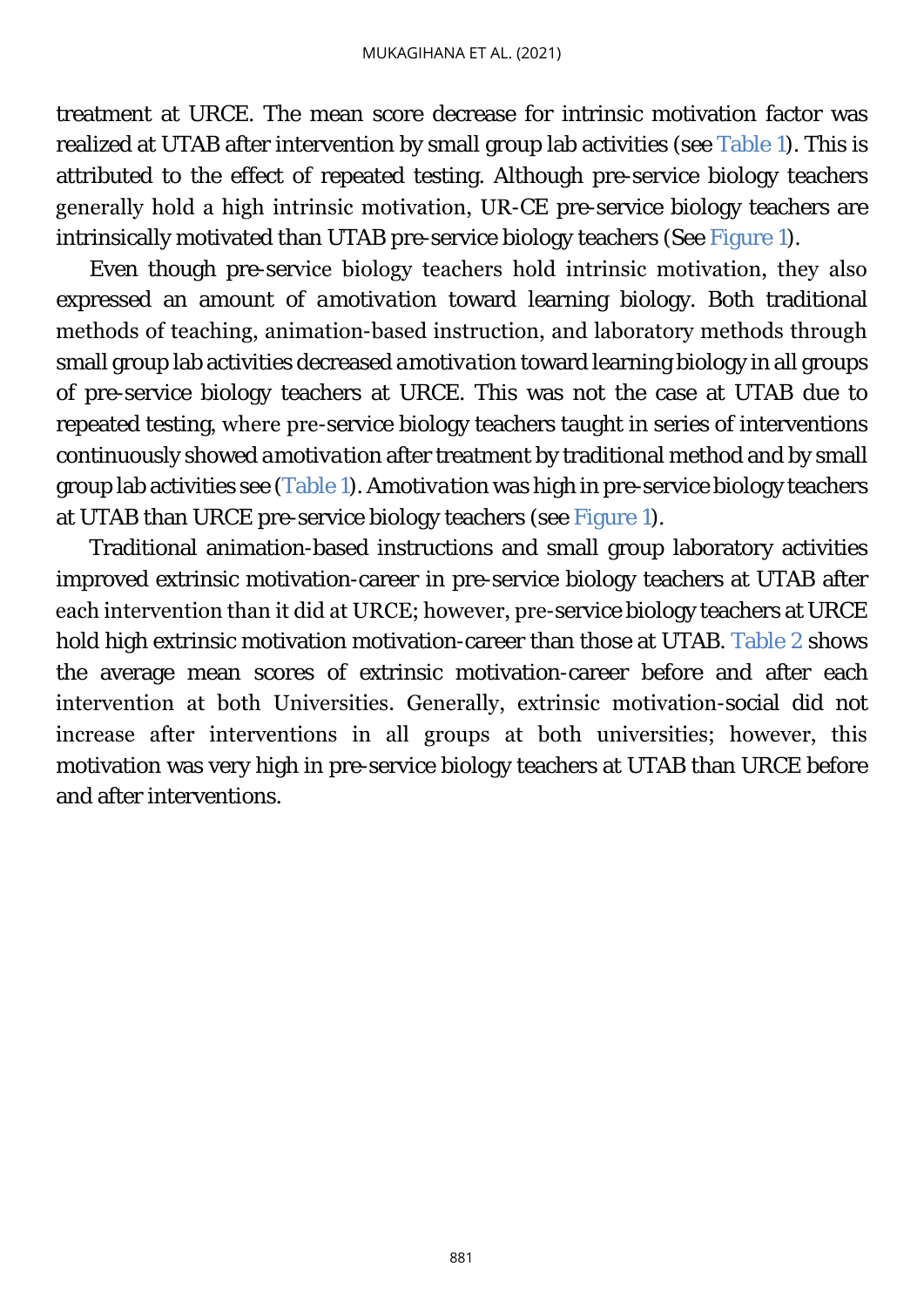#### LUMAT

<span id="page-9-0"></span>

|                         |                | <b>URCE</b> |         |           |           |      |      | <b>UTAB</b> |      |                              |           |
|-------------------------|----------------|-------------|---------|-----------|-----------|------|------|-------------|------|------------------------------|-----------|
|                         |                | Control     | Control | Animation | Animation | Lab  | Lab  | Pre-        |      | <b>Traditional Animation</b> | Small     |
|                         |                | Pre         | Post    | Pre       | Post      | Pre  | Post | assessment  |      |                              | group Lab |
| Intrinsic motivation    | STAT1          | 4.60        | 4.65    | 4.36      | 4.25      | 4.32 | 4.28 | 4.42        | 4.48 | 4.33                         | 4.09      |
|                         | STAT2          | 4.55        | 4.58    | 4.46      | 4.29      | 4.37 | 4.37 | 4.42        | 4.36 | 4.21                         | 4.12      |
|                         | STAT3          | 4.65        | 4.65    | 4.29      | 4.15      | 4.60 | 4.31 | 4.42        | 4.52 | 4.39                         | 4.15      |
|                         | STAT4          | 4.62        | 4.65    | 4.47      | 4.34      | 4.45 | 4.28 | 4.30        | 4.39 | 4.48                         | 4.21      |
|                         | STAT5          | 4.63        | 4.68    | 4.47      | 4.29      | 4.43 | 4.32 | 4.18        | 4.27 | 4.18                         | 4.03      |
|                         | STAT6          | 3.95        | 4.13    | 4.03      | 4.02      | 3.83 | 3.88 | 2.88        | 2.09 | 2.42                         | 2.85      |
|                         | Average        | 4.50        | 4.56    | 4.35      | 4.22      | 4.33 | 4.24 | 4.11        | 4.02 | 4.01                         | 3.91      |
| Amotivation             | STAT7          | 1.28        | 1.30    | 1.86      | 1.78      | 1.83 | 1.80 | 2.21        | 2.33 | 2.18                         | 2.30      |
|                         | STAT8          | 1.60        | 1.52    | 1.83      | 1.80      | 1.83 | 1.85 | 2.30        | 2.22 | 2.12                         | 2.24      |
|                         | STAT9          | 1.33        | 1.32    | 1.64      | 1.71      | 1.77 | 1.55 | 2.03        | 2.09 | 2.09                         | 2.12      |
|                         | STAT10         | 1.67        | 1.62    | 1.81      | 1.81      | 1.85 | 1.75 | 2.12        | 2.24 | 2.30                         | 2.33      |
|                         | STAT11         | 1.58        | 1.52    | 1.93      | 1.80      | 1.68 | 1.63 | 3.30        | 3.85 | 3.39                         | 3.15      |
|                         | <b>Average</b> | 1.49        | 1.45    | 1.82      | 1.78      | 1.79 | 1.72 | 2.39        | 2.55 | 2.42                         | 2.43      |
|                         | STAT12         | 4.23        | 4.27    | 4.19      | 3.98      | 3.93 | 3.95 | 3.94        | 4.18 | 3.94                         | 3.91      |
|                         | STAT13         | 4.55        | 4.43    | 4.17      | 3.98      | 4.27 | 4.15 | 3.70        | 3.55 | 3.67                         | 3.88      |
| motivation<br>Extrinsic | STAT14         | 4.12        | 4.07    | 3.85      | 3.80      | 3.60 | 3.67 | 3.79        | 3.82 | 3.70                         | 3.82      |
|                         | <b>STAT15</b>  | 4.22        | 4.18    | 3.90      | 3.88      | 3.82 | 3.90 | 3.27        | 3.39 | 3.58                         | 3.97      |
|                         | Average        | 4.28        | 4.24    | 4.03      | 3.91      | 3.90 | 3.92 | 3.67        | 3.73 | 3.72                         | 3.89      |
| motivation<br>Extrinsic | STAT16         | 3.20        | 3.22    | 3.34      | 3.07      | 3.12 | 2.97 | 3.88        | 3.61 | 3.48                         | 3.58      |
|                         | STAT17         | 3.77        | 3.90    | 3.59      | 3.46      | 3.83 | 3.67 | 3.85        | 3.36 | 3.73                         | 3.67      |
|                         | STAT18         | 2.75        | 2.50    | 2.44      | 2.53      | 2.72 | 2.52 | 3.64        | 3.25 | 3.48                         | 3.58      |
|                         | <b>STAT19</b>  | 2.85        | 2.62    | 2.42      | 2.51      | 2.43 | 2.52 | 3.61        | 3.69 | 3.72                         | 3.61      |
|                         | Average        | 3.14        | 3.06    | 2.95      | 2.89      | 3.03 | 2.92 | 3.74        | 3.48 | 3.60                         | 3.61      |

**Table 1.** Mean scores from AMSLB across Universities and Resource-based Instructions (RBIs)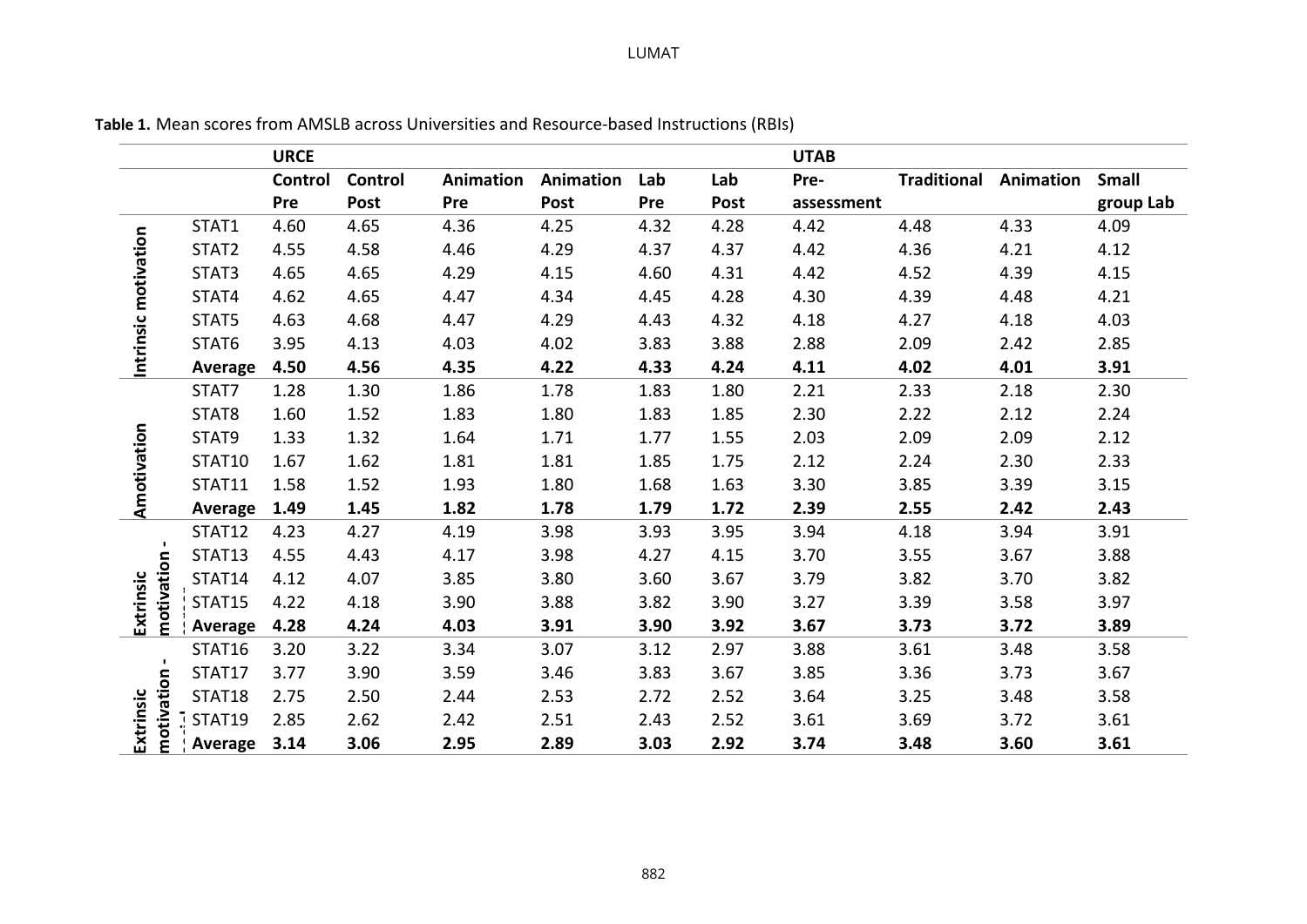The t-Test of paired samples showed no statistically significant difference (df=18, *p*=.458) before and after learning via traditional instruction at URCE. However, it was shown by animation instruction (df=18, *p*=.002) and lab instruction (df=18, *p*=.014). Therefore, we reject the null hypothesis that there would not be a statistically significant difference in the motivational level of pre-service biology teachers taught by the traditional method and those taught by animation-based instruction or small group laboratory activities. Although the motivation of learning biology increased at URCE, this was not the case at UTAB. The t-Test of paired samples showed no statistically significant difference (df=18, *p*=.660) between pre-assessment and traditional instruction (df=18, *p*=.750) between traditional and animation instruction, and (df=18, *p*=.832) between animation and lab instruction.

The fact that animation-based instruction and small-group laboratory activities did not increase intrinsic motivation in pre-service biology teachers at UR-CE as did the traditional teaching method explains that pre-serve biology teachers in the two experimental groups learn biology for their own sake. Their motivation to learn biology is innate in them rather than stimulated by environmental factors. Inherently, they find biology enjoyable and interesting and learn with no purpose of avoiding like a failure or earning instrumental value. Being treated with resource-based instructions or not, they are always intrinsically motivated to learn biology. Their colleagues who were taught by traditional methods tend to increase their intrinsic motivation toward learning biology; this may mean that for their learning they like the traditional method of teaching or that they are used to learn with it or that traditional methods (lecture) are the easiest engaging instructional method for them to learn biology. This type of instructional method does not bring new or attractive instructional resources in a classroom environment that may challenge or stimulate students to learn with a mind to earn extrinsic incentives; thus, it increases pre-service biology teachers' innate enjoyment from learning biology. These findings are not consistent with the findings of Bye et al. [\(2007\)](#page-15-6), who reported a high intrinsic motivation in students taught by non-traditional instructional methods.

Teaching pre-service biology teachers by series of interventions did not show a statistically significant difference in instructional methods. This does not mean that used instructional methods have no effect on motivation but rather may improve motivation toward learning biology at the same level. This similar statistically significant effect of animation-based instruction, small group laboratory activities, and traditional methods on motivation toward learning biology tells that at UTAB,

883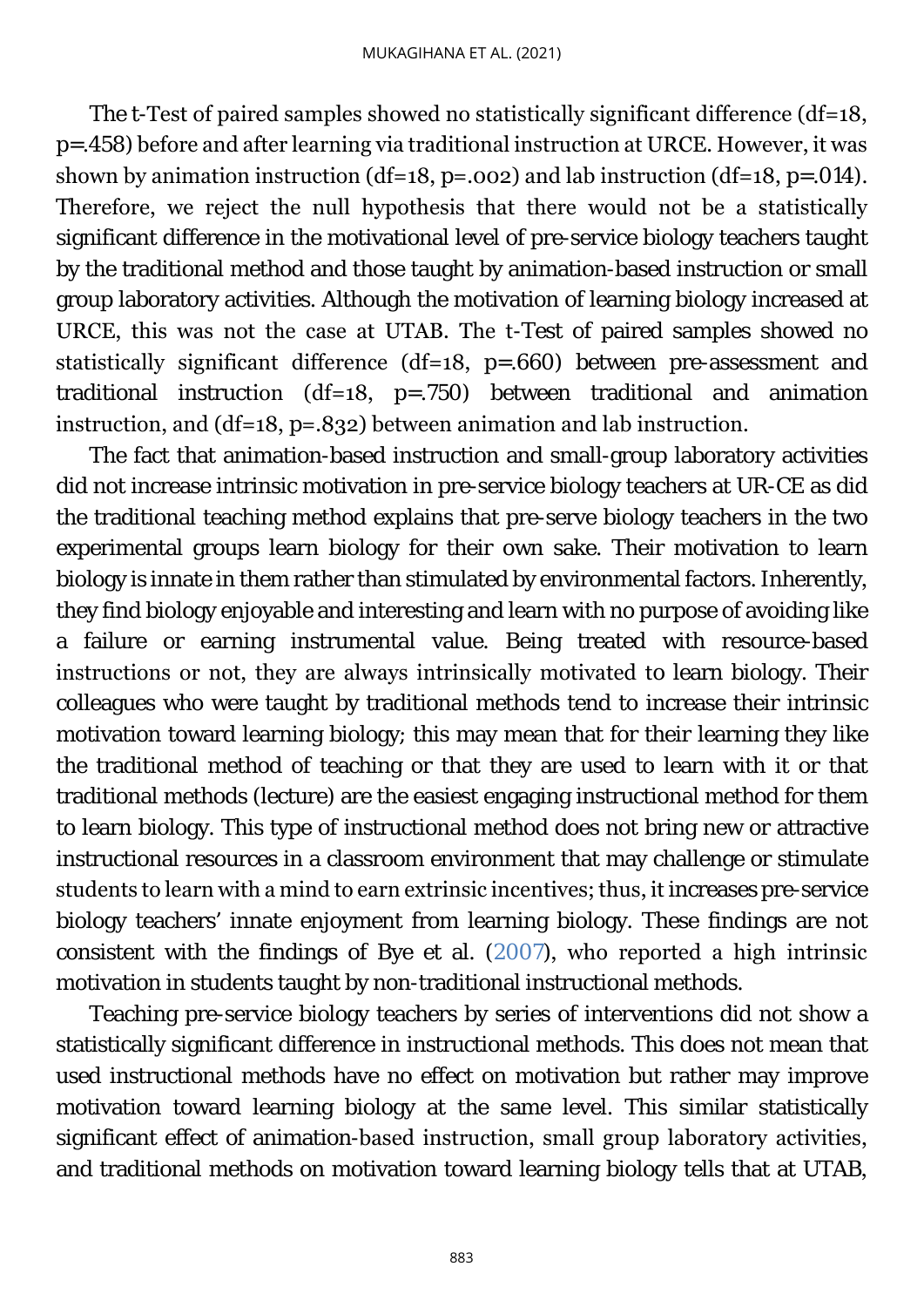pre-service biology teachers gained little motivation after learning by traditional, but did not increase by followed interventions. This lack of improvement may be caused by the repetition of learned content that characterizes interventions and creates a boring learning environment.

We hypothesized no statistically significant difference in motivation toward learning biology between pre-service biology teachers at a private university (UTAB) and a public university (URCE). Hence the hypothesis is consistent with the statistical results that proved that the difference between pre-service biology teachers' motivation toward learning biology at URCE and UTAB was not statistically significant ( $df=1$ ,  $p=123$ ) prior to RBI intervention. The finding informs that preservice biology teachers at private (UTAB) and at public university (URCE) are committed to learning biology and that both may be equally interested and skilled in learning biology. This implies that both pre-service biology teachers may be similarly competent in teaching biology at secondary schools after their studies.

Through the general linear model, MANOVA results are displayed in Figure 1. Four factors of AMSLB are displayed in the same figure at both universities. Although the difference between pre-service teachers at URCE and UTAB was not statistically significant (df=1, *p*=123), the four factors made this significant (df=3, *p*=.003). Preservice teachers at URCE and UTAB possess high intrinsic and extrinsic—career motivation of learning biology; however, URCE possesses such motivation higher than those at UTAB.

<span id="page-11-0"></span>

Figure 1. Academic Motivation Scale for Learning Biology (AMSLB) at different Universities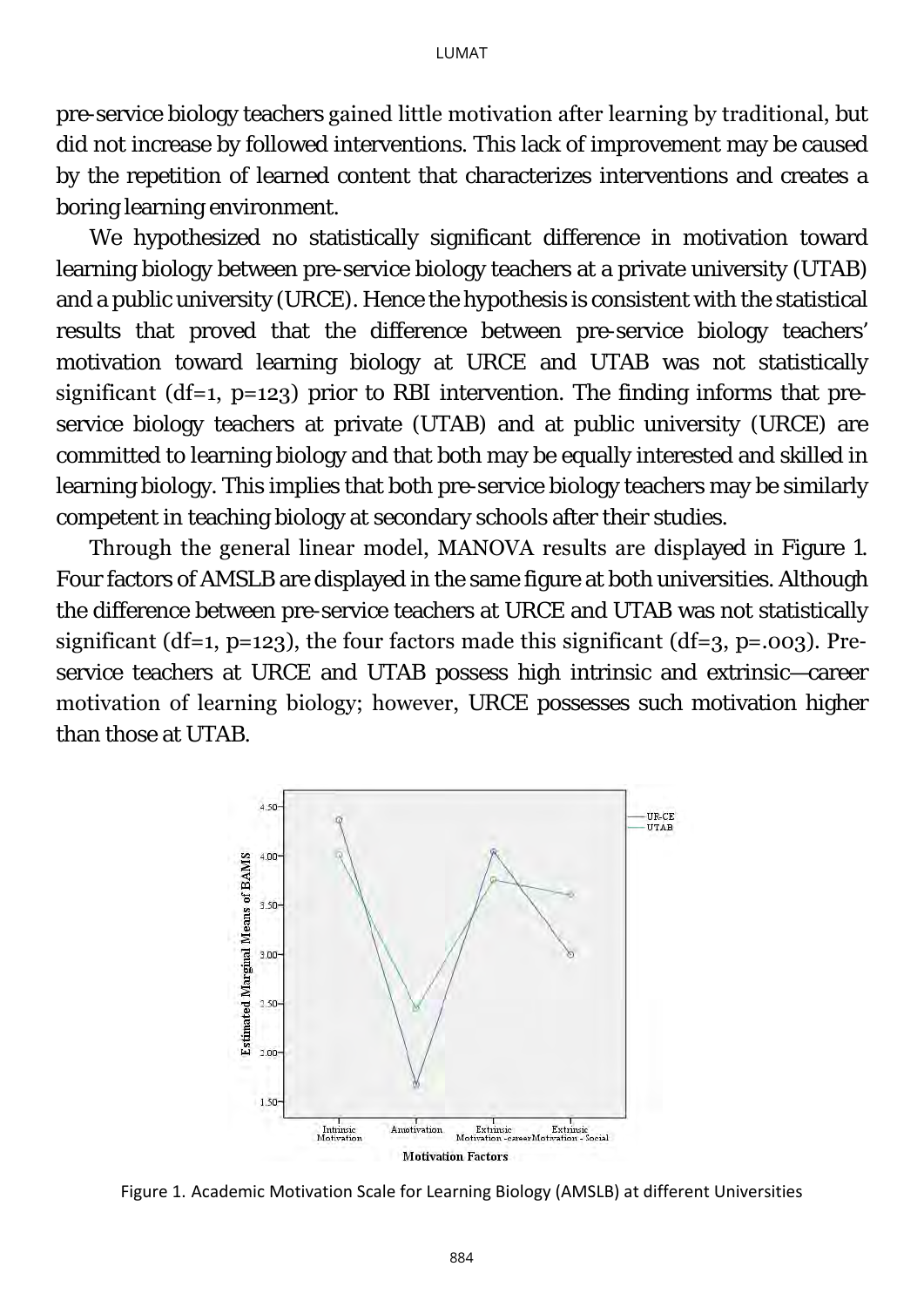Contrariwise, both pre-service biology teachers at URCE and UTAB possess low *amotivation* and extrinsic—social motivation of learning biology. UTAB possesses such motivation higher than those at URCE. The overall Levene's Test of Equality of Error Variances confirmed that the AMSLB factors displayed a high statistical significance between AMSLB factors (F=6.475, df1=3, df2=15, *p*=.005) at URCE. At the same time, this difference was not statistically significant (F=1.794, df1=3, df2=15, *p*=.191) at UTAB.

For further analysis, we analyzed each of four factors in AMSLB across RBIs intervention among pre-service-teachers both at URCE and UTAB [\(Table 2\)](#page-12-0)

<span id="page-12-0"></span>

|             | <b>RBIs Intervention</b>         | <b>Intrinsic</b><br>motivation | Amotivation | <b>Extrinsic</b><br>motivation<br>- career | <b>Extrinsic</b><br>motivation<br>- social |
|-------------|----------------------------------|--------------------------------|-------------|--------------------------------------------|--------------------------------------------|
| <b>URCE</b> | Traditional [Pre vs Post]        | 0.038                          | 0.045       | 0.135                                      | 0.221                                      |
|             | Animation [Pre vs Post]          | 0.002                          | 0.173       | 0.047                                      | 0.279                                      |
|             | Lab [Pre vs Post]                | 0.066                          | 0.063       | 0.400                                      | 0.096                                      |
| <b>UTAB</b> | Pre-assessment vs<br>Traditional | 0.428                          | 0.357       | 0.398                                      | 0.039                                      |
|             | <b>Traditional vs Animation</b>  | 0.488                          | 0.381       | 0.469                                      | 0.172                                      |
|             | Animation vs Lab                 | 0.404                          | 0.485       | 0.041                                      | 0.489                                      |

**Table 2.** Effect of RBIs on pre-service biology teachers' motivation toward learning biology, specifically across AMSLB Factors

**\*Statistically significant difference at 0.05 level**

The fact that *amotivation* decreased in pre-service biology teachers at URCE after all interventions and increased in UTAB after intervention by the traditional method, animation-based instruction, and small group laboratory activities may result from the difference in the research designs applied during interventions. At URCE, a quasiexperimental of nonequivalent group control group design was used. This permitted them to be assigned to different groups where each group received treatment by only one instructional method. This helped them to focus on the usefulness of a single instructional method than in Pre-service biology teachers at UTAB, where they received series of interventions one after another by different instructional methods. Series of interventions at UTAB might create a boring and challenging learning environment as they repeated the same microbiology content by changing instructional methods. The same reason was also reported by students in a study by Planchard et al. [\(2015\)](#page-17-13) found that boring or redundancy is one of the demotivating factors toward learning.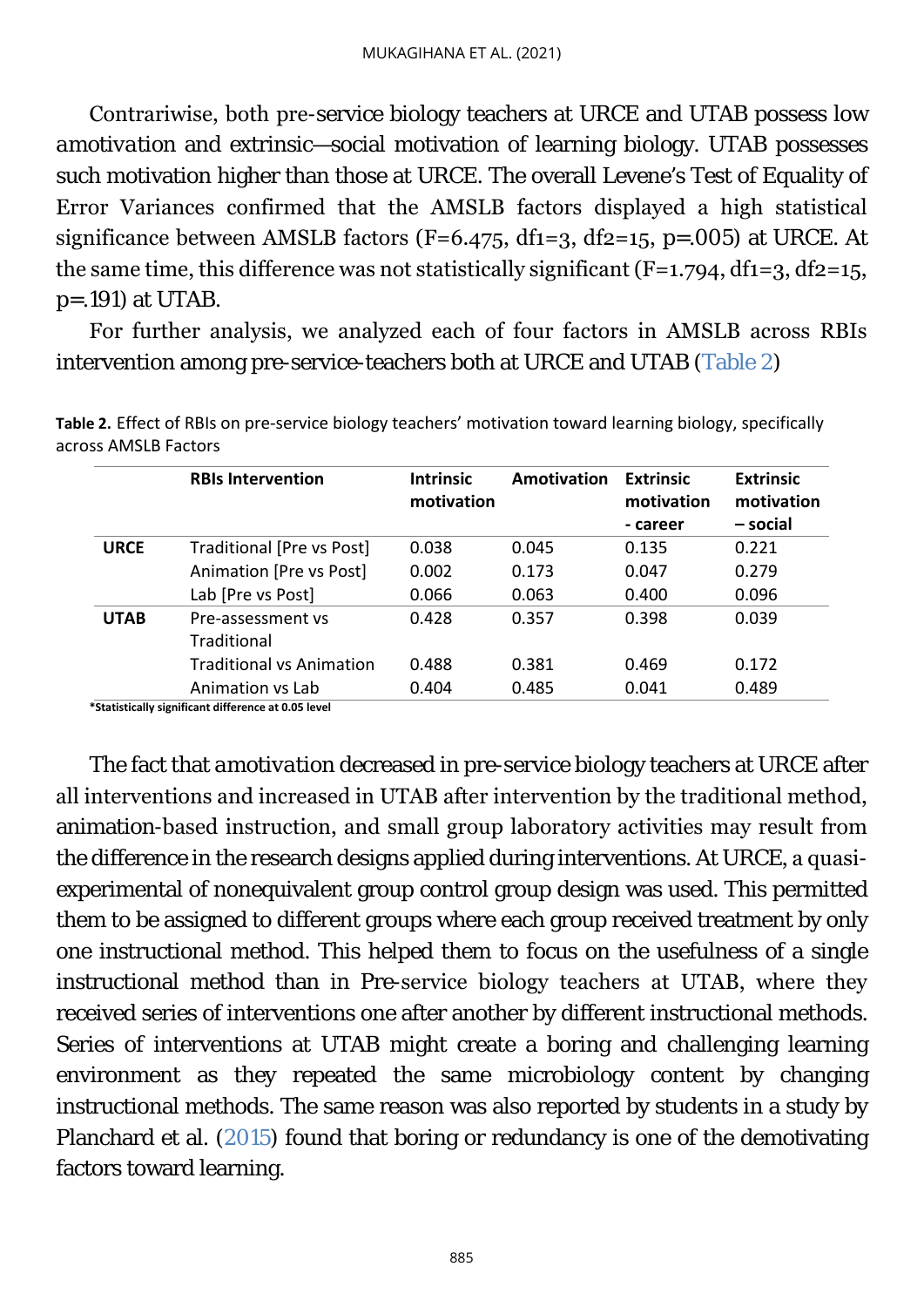On the side of students, the cause of a decrease in *amotivation* at URCE and an increase in UTAB may be attributed to their perceptions and appreciation that may be different on the used instructional methods. The findings do not tell that animation-based instruction and small group lab activities demotivate private university students toward learning biology as they are active instructional methods, but instructions should be carefully applied by avoiding research designs that involve assessment repetitions and learning content repetitions.

Though extrinsic motivation-career was high in pre-service biology teachers at URCE than in those at UTAB, instructional methods improved extrinsic motivationcareer in pre-service biology teachers after interventions at UTAB than in pre-service biology teachers at URCE. This improving effect of instructional methods at UTAB may explain low extrinsic motivation-career in Pre-service biology teachers at UTAB before joining university. It may also explain the strong effect of resource-based instructions that stimulated students to learn biology education as their future career, generating income when becoming professional biology teachers. The presence of high extrinsic motivation-career in pre-service biology teachers at URCE tells that they joined university with a commitment to learning biology with a defined learning goal or purpose of their future life.

A no statistically significant effect of the traditional method on the overall motivation of pre-service biology teachers toward learning biology at URCE is explained by teacher-centered characteristics of this instructional method that do not promote student's self-learning, self-determination, or stimulate them extrinsically to learn with goal orientation. This tells that by the traditional method, pre-serve biology teachers' motivation to learn biology may not continuously improve; instead may remain constant or tend to decrease. Contrary, the statistically significant effect of animation-based instructions and small group laboratory activities on motivation toward learning biology may result from the fact that those instructional methods are active, engaging, and attractive, thus may improve all aspects of motivation toward learning. The findings line with Bye et al. [\(2007\)](#page-15-6), who also noticed an improvement in students' motivation to learn biology when active instructional methods are applied in the teaching and learning process. The implication is that resource-based instructions may improve students' motivation toward learning.

The fact that pre-service biology teachers at URCE were statistically significantly different based on their intrinsic motivation, *amotivation*, extrinsic motivation – career, and social may results from their orientations to Universities after their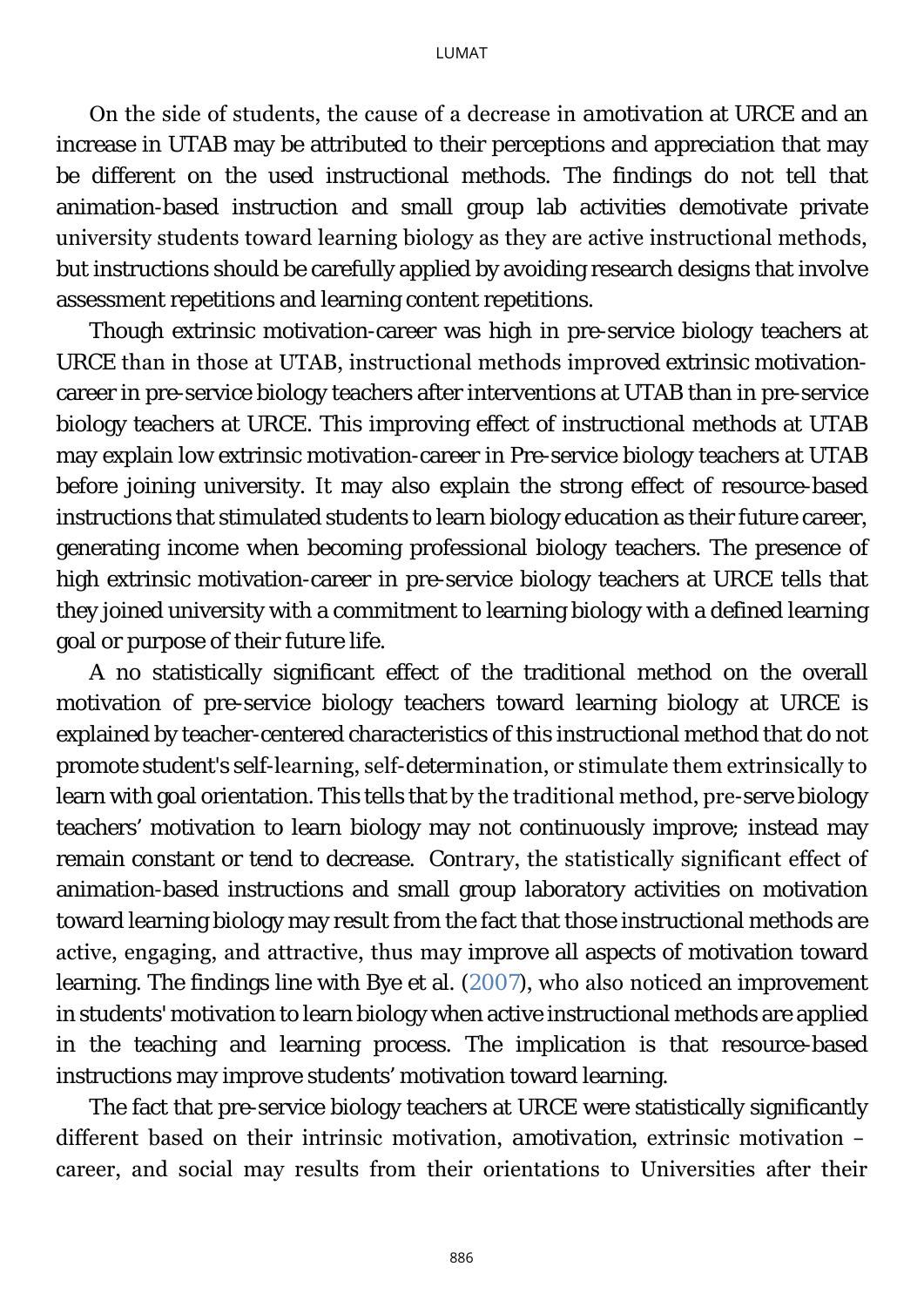secondary schools. Those pre-service biology teachers are oriented following different factors but mainly based on their performance in national exams. One may be oriented to a teacher training university, which is not their first choice or oriented in biology education which may not also be their subject of choice. This may create variability in their motivation toward learning biology, where some may be intrinsically motivated to learn biology while others are not. Some students may be extrinsically motivated with career goals, others may be extrinsically motivated with social values, and others may be demotivated to learn biology. This might be why the same difference was not statistically observed in pre-service service biology teachers at UTAB, where they join university and biology education subjects based on their real choice. The implication is the production of secondary school biology teachers with different motivations that may lead to the remarkable difference in competency among pre-service biology teachers who graduated from URCE.

### **4 Conclusion and Recommendations**

The present study tested the effect of animation based-instruction and laboratory methods through small activities as resource-based instructions on pre-service biology teachers' motivation toward learning biology. The study was conducted at the University of Technology and Arts of Byumba (UTAB), a private university with Biology education programs, and at the University of Rwanda College of Education (URCE), a public teacher-training university. A survey design was used to collect the data during interventions by resource-based instructions. The findings revealed no statistically significant difference in motivation toward learning biology between preservice biology teachers at private university (UTAB) and public university (URCE). However, a statistically significant difference in motivation factors between universities was revealed. There was no significant difference in motivation toward learning biology in pre-service biology teachers taught by traditional methods at URCE. However, statistically, animation-based instruction and small group laboratory activities improved the overall motivation of pre-service biology teachers toward learning biology; therefore, they are recommended for teaching pre-service biology teachers motivation toward learning biology. At UTAB, no statistically significant difference (df=18, *p*=.660) between pre-assessment and traditional instruction, between traditional and animation-based instruction (df=18, *p*=.750), and between animation and lab instruction (df=18, *p*=.832). The similarity may result from the repetition of learned content that characterized interventions and may create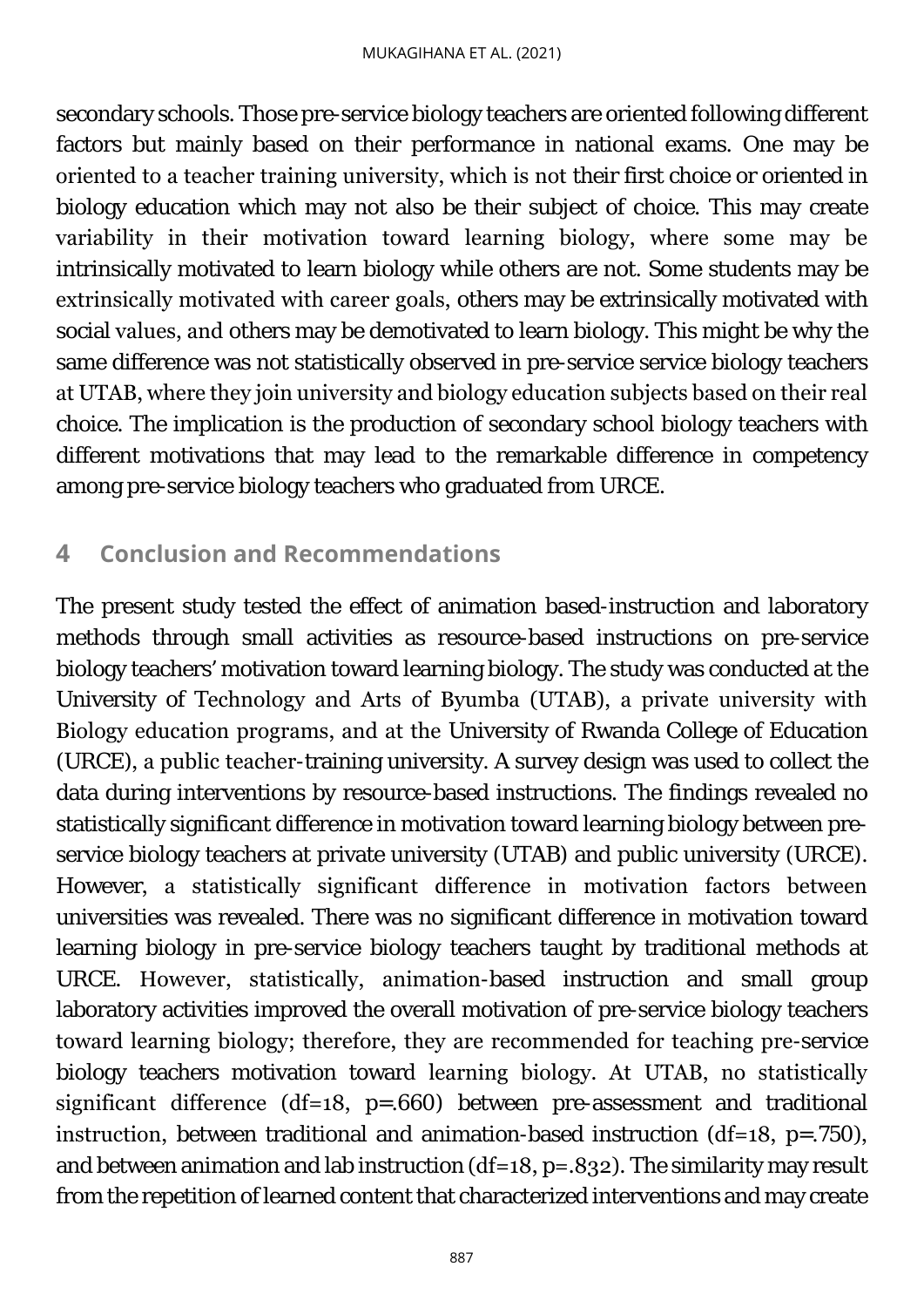a boring learning environment that did not increase pre-service biology teachers' motivation after each intervention series. The study is biased against participants at the public university. It might have been better to have used three universities and grouped each university to each of the interventions or stick to the public university alone because of the population reported. Therefore, we recommend using other research designs rather than repeated measures that involve multiple tests and interventions on a single group of participants. Instructional methods improved motivation factors in pre-service biology teachers, statistically traditional methods improved intrinsic motivation and reduced *amotivation* in pre-service biology teachers at URCE. At the same time, animation-based instructions increased both intrinsic and extrinsic motivation career but did not reduce *amotivation* toward learning biology.

#### **Acknowledgments**

We sincerely thank the African Center of Excellence for Innovative Teaching and Learning Mathematics and Science (ACEITLMS), which financially supported this study to be successfully conducted. We also thank the Universities that voluntarily participated in the study.

#### **References**

- <span id="page-15-4"></span>Adejimi, S., Nzabalirwa, W., & Shivoga, W. (2021). Innovative collaborative instructional strategies: It's effect on secondary school students' achievement in biology as moderated by verbal ability. *Lumat*, *9*(1), 495–517. <https://doi.org/10.31129/LUMAT.9.1.1397>
- <span id="page-15-5"></span>Aydin, S., Yerdelen, S., Yalmanci, S. G., & Göksu, V. (2014). Academic motivation scale for learning biology: A scale development study. *Egitim ve Bilim*, *39*(176), 425–435. <https://doi.org/10.15390/EB.2014.3678>
- <span id="page-15-1"></span>Ayub, N. (2010). Effect of intrinsic and extrinsic motivation on academic performance. *Pakistan Business Review*, *8*(July 2010), 363–372.
- <span id="page-15-3"></span>Bulic, M., & Blazevic, I. (2020). The impact of online learning on student motivation in science and biology classes. *Journal of Elementary Education*, *13*(1), 73–87. [https://doi.org/10.18690/rei.13.1.73](https://doi.org/10.18690/rei.13.1.73-87.2020)-87.2020
- <span id="page-15-6"></span>Bye, D., Pushkar, D., & Conway, M. (2007). Motivation, interest, and positive affect in traditional and nontraditional undergraduate students. *Adult Education Quarterly*, *57*(2), 141–158. https://doi.org/[10.1177/0741713606294235](https://doi.org/10.1177/0741713606294235)
- <span id="page-15-2"></span>Chua, K. H., & Karpudewan, M. (2017). The role of motivation and perceptions about science laboratory environment on lower secondary students' attitude towards science. *Asia-Pacific Forum on Science Learning and Teaching*, *18*(2), 1–18.
- <span id="page-15-0"></span>Çimer, A. (2012). What makes biology learning difficult and effective: Students' views. *Educational Research and Reviews*, *7*(3), 1–11.<https://doi.org/10.5897/ERR11.205>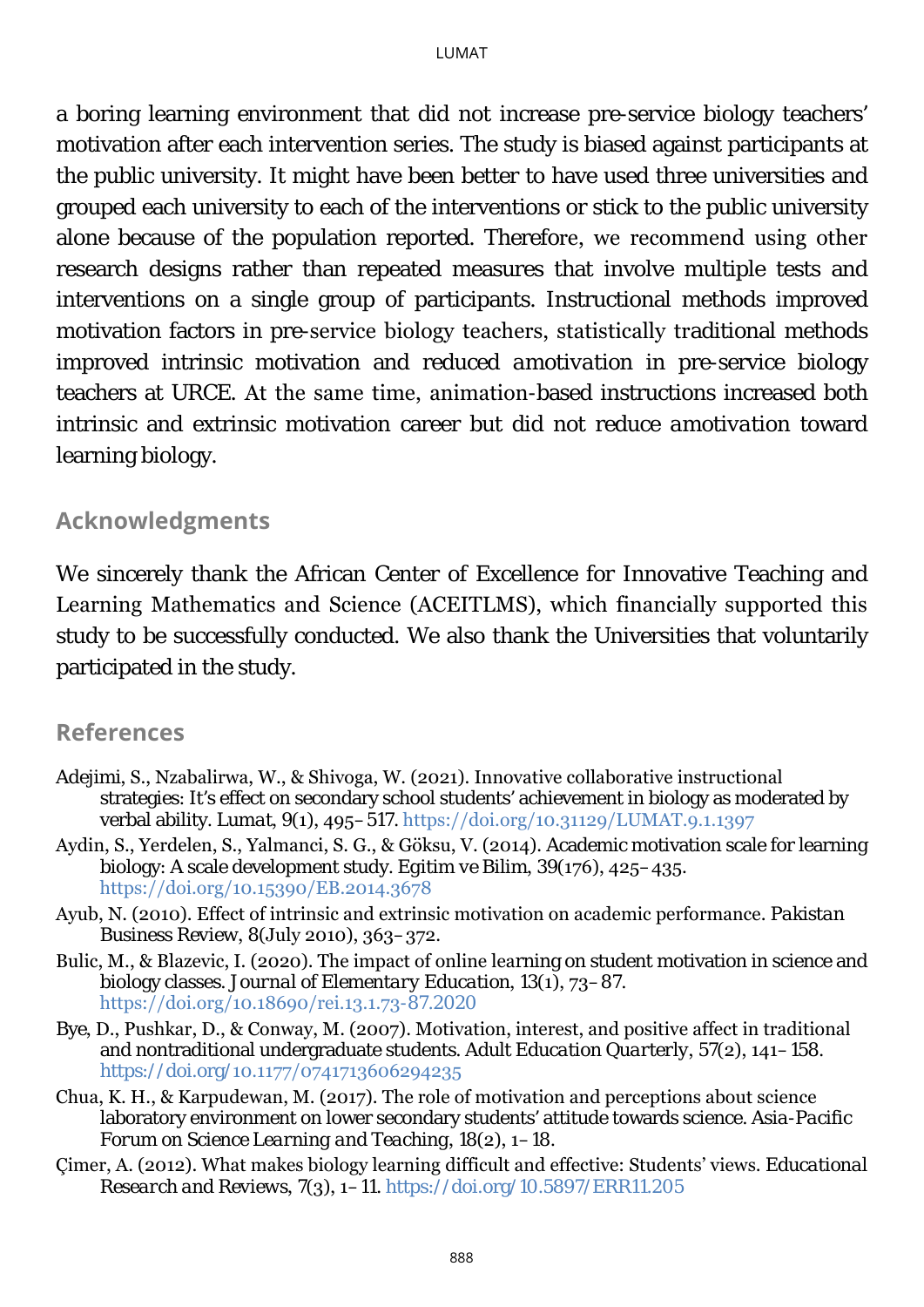- <span id="page-16-11"></span>Cook, D. A., & Artino, A. R. (2016). Motivation to learn: an overview of contemporary theories. *Medical Education*, *50*(10), 997–1014. <https://doi.org/10.1111/medu.13074>
- <span id="page-16-9"></span>Corkin, D. M., Horn, C., & Pattison, D. (2017). The effects of an active learning intervention in biology on college students' classroom motivational climate perceptions, motivation, and achievement. *Educational Psychology*, *37*(9), 1106–1124. https://doi.org/10.1080[/01443410.2017.1324128](https://doi.org/10.1080/01443410.2017.1324128)
- <span id="page-16-3"></span>Covington, M. V., & Müeller, K. J. (2001). Intrinsic Versus Extrinsic Motivation: An Approach/Avoidance Reformulation. *Educational Psychology Review*, *13*(2), 157–176. https://doi[.org/10.1023/A:1009009219144](https://doi.org/10.1023/A:1009009219144)
- Creswell, J. W. (2012). *Educational Research: Planning, Conducting, and Evaluating Quantitative and Qualitative Research* (4th ed.). PEARSON.
- <span id="page-16-13"></span>Creswell, J. W. (2014). *Research Design: Qualitative, Quantitative, and Mixed Methods Approaches* (4th ed.). SAGE Publications Ltd. [https://doi.org/ISBN: 978-1-4522-2609-5](https://doi.org/ISBN:%20978-1-4522-2609-5)
- <span id="page-16-14"></span>Creswell, J. W. (2015). *Educational research: Planning, Conducting, and Evaluating Quantitative and Qualitative Research* (5th ed.). Pearson.
- <span id="page-16-0"></span>Cuthbert, P. F. (2005). The student learning process: Learning Styles or Learning Approaches? *Teaching in Higher Education*, *10*(2), 235–249. https://doi.org[/10.1080/1356251042000337972](https://doi.org/10.1080/1356251042000337972)
- <span id="page-16-12"></span>Deci, E. L., & Ryan, R. M. (1985). *Intrinsic motivation and self-determination in human behavior*. Springer Science, Business media. <https://doi.org/10.1007/978-1-4899-2271-7>
- <span id="page-16-1"></span>Dohn, N. B., Fago, A., Overgaard, J., Madsen, P. T., & Malte, H. (2016). Students' motivation toward laboratory work in physiology teaching. *Advances in Physiology Education*, *40*(3), 313–318. <https://doi.org/10.1152/advan.00029.2016>
- <span id="page-16-10"></span>Dyrberg, N. R., Treusch, A. H., & Wiegand, C. (2017). Virtual laboratories in science education: students' motivation and experiences in two tertiary biology courses. *Journal of Biological Education*, *51*(4), 358–374. <https://doi.org/10.1080/00219266.2016.1257498>
- <span id="page-16-5"></span>Ekici, G. (2010). Factors affecting biology lesseon motivation of high school students. *Procedia - Social and Behavioral Sciences*, *2*(2), 2137–2142. <https://doi.org/10.1016/j.sbspro.2010.03.295>
- <span id="page-16-4"></span>Gilakjani, A. P., Leong, L.-M., & Sabouri, N. B. (2012). A Study on the Role of Motivation in Foreign Language Learning and Teaching. *International Journal of Modern Education and Computer Science*, *4*(7), 9–16.<https://doi.org/10.5815/ijmecs.2012.07.02>
- <span id="page-16-8"></span>Hewitt, K. M., Bouwma-Gearhart, J., Kitada, H., Mason, R., & Kayes, L. J. (2019). Introductory biology in social context: The effects of an issues-based laboratory course on biology student motivation. *CBE Life Sciences Education*, *18*(3), ar30. [https://doi.org/10.1187/cbe.18-07-](https://doi.org/10.1187/cbe.18-07-0110) [0110](https://doi.org/10.1187/cbe.18-07-0110)
- <span id="page-16-2"></span>Jurisevic, M., Glazar, S., Pucko, C. R., & Devetak, I. (2008). Intrinsic motivation of pre-service primary school teachers for learning chemistry in relation to their academic achievement. *International Journal of Science Education*, *30*(1), 87–107. <https://doi.org/10.1080/09500690601148517>
- <span id="page-16-6"></span>Keraro, F. N., Wachanga, S. W., & Orora, W. (2007). Effects of cooperative concept mapping teaching approach on secondary school students' motivation in biology in Gucha District, Kenya. *International Journal of Science and Mathematics Education*, *5*(1), 111–124. [https://doi.org/10.1007/s10763](https://doi.org/10.1007/s10763-005-9026-3)-005-9026-3
- <span id="page-16-7"></span>Kibga, E. S., Gakuba, E., & Sentongo, J. (2021). Developing Students' Curiosity Through Chemistry Hands-on Activities: A Case of Selected Community Secondary Schools in Dar es Salaam, Tanzania. *Eurasia Journal of Mathematics, Science and Technology Education*, *17*(5), 1–17. <https://doi.org/10.29333/ejmste/10856>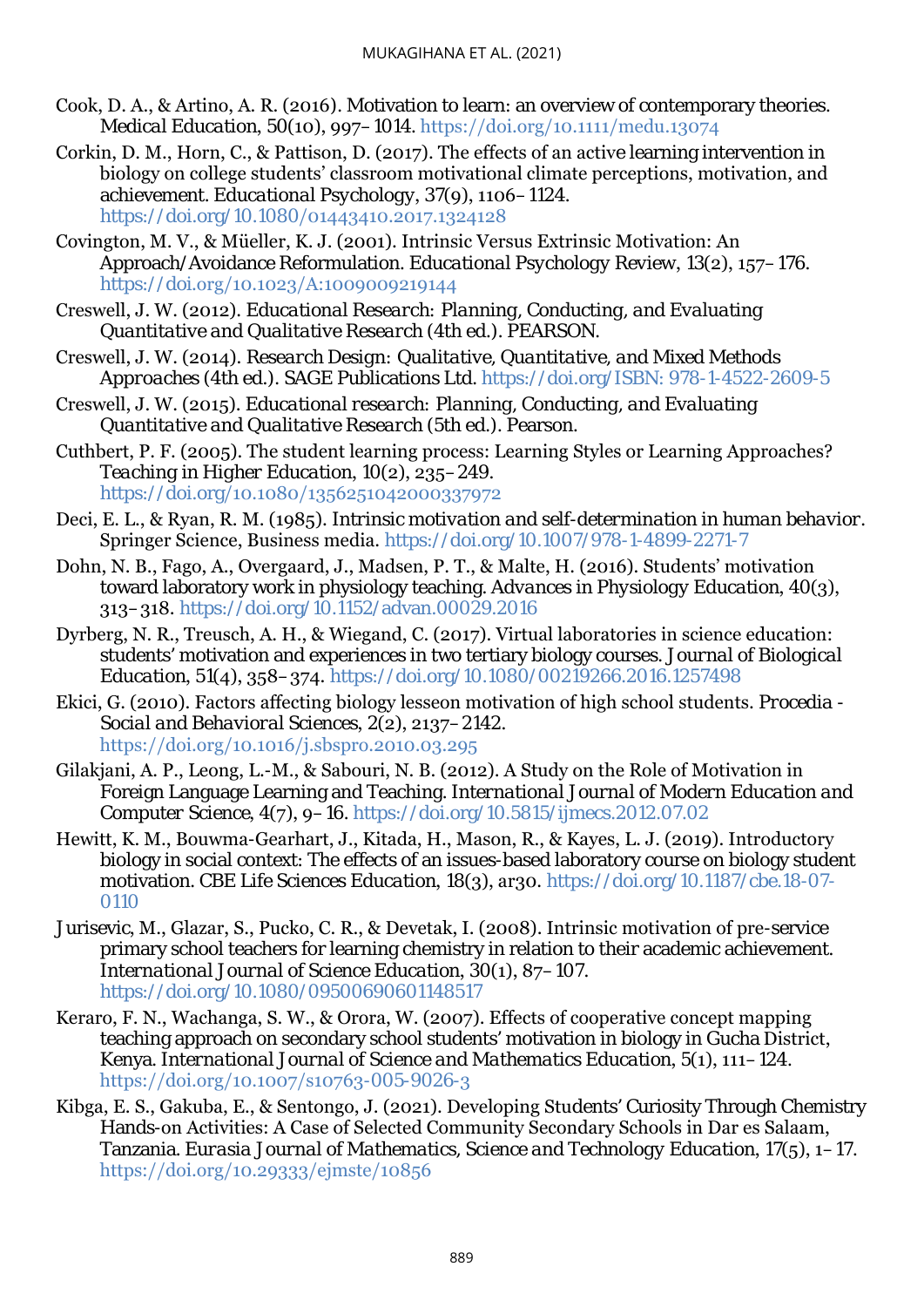- <span id="page-17-11"></span>Kişoğlu, M. (2018). An Examination of Science High School Students' Motivation towards Learning Biology and Their Attitude Towards Biology Lesson. *International Journal of Higher Education*, *7*(1), 151–164. <https://doi.org/10.5430/ijhe.v7n1p151>
- <span id="page-17-1"></span>Koul, R., Lerdpornkulrat, T., & Chantara, S. (2011). Relationship Between Career Aspirations and Measures of Motivation Toward Biology and Physics, and the Influence of Gender. *Journal of Science Education and Technology*, *20*(6), 761–770. [https://doi.org/10.1007/s10956-010-](https://doi.org/10.1007/s10956-010-9269-9) [9269-9](https://doi.org/10.1007/s10956-010-9269-9)
- <span id="page-17-10"></span>Mnguni, L., & Moyo, D. (2018). The motivation level of Soweto students towards learning biology. *XII Conference of the European Researchers in Didactics of Biology*, *July*, v. 2 p. 6.
- <span id="page-17-12"></span>Mukagihana, J., Aurah, C. M., & Nsanganwimana, F. (2021). The Effect of Resource-Based Instructions on Pre-service Biology Teachers' Attitudes towards Learning Biology. *International Journal of Learning, Teaching and Educational Research*, *20*(8), 262–277. [https://doi.org/https://doi.org/10.26803/ijlter.20.8.16](https://doi.org/https:/doi.org/10.26803/ijlter.20.8.16)
- Mukagihana, J., Nsanganwimana, F., & Aurah, C. (2020). Biology Instructional Resources Availability and Extent of their Utilization in Teaching Pre-Service Biology Teachers. *African Journal of Educational Studies in Mathematics and Sciences*, *16*(2), 33–50. <https://doi.org/10.4314/ajesms.v16i2.3>
- <span id="page-17-7"></span>Mukagihana, J., Nsanganwimana, F., & Aurah, C. M. (2021). How Pre-service Teachers Learn Microbiology using Lecture, Animations, and Laboratory Activities at one Private University in Rwanda. *International Journal of Learning, Teaching and Educational Research*, *20*(7), 328–345. [https://doi.org/https://doi.org/10.26803/ijlter.20.7.18](https://doi.org/https:/doi.org/10.26803/ijlter.20.7.18)
- <span id="page-17-8"></span>Ndihokubwayo, K., Nyirahabimana, P., & Musengimana, T. (2021). Teaching and Learning Bucket Model: Experimented with Mechanics Baseline Test. *European Journal of Educational Research*, *10*(2), 525–536. [https://doi.org/10.12973/eu](https://doi.org/10.12973/eu-jer.10.2.525)-jer.10.2.525
- <span id="page-17-9"></span>Ndihokubwayo, K., Shimizu, K., Ikeda, H., & Baba, T. (2019). An Evaluation of the Effect of the Improvised Experiments on Student-teachers' Conception of Static Electricity. *LWATI: A Journal of Contemporary Research*, *16*(1), 55–73. <https://www.ajol.info/index.php/lwati/article/view/185967>
- <span id="page-17-6"></span>Özarslan, M., & Çetin, G. (2018). Effects of biology project studies on gifted and talented students' motivation toward learning biology. *Gifted Education International*, *34*(3), 205–221. <https://doi.org/10.1177/0261429417754203>
- <span id="page-17-0"></span>Özbaş, S. (2019). High school students' motivation towards biology learning. *Çukurova Üniversitesi Eğitim Fakültesi Dergisi Vol:*, *48*(1), 945–959. <https://doi.org/10.14812/cufej.293029>
- <span id="page-17-13"></span>Planchard, M., Daniel, K. L., Maroo, J., Mishra, C., & McLean, T. (2015). Homework, motivation, and academic achievement in a college genetics course. *Bioscene*, *41*(2), 11–18.
- <span id="page-17-2"></span>Prokop, P., Prokop, M., & Tunnicliffe, S. D. (2007). Is biology boring? Student attitudes toward biology. *Journal of Biological Education*, *42*(1), 36–39. <https://doi.org/10.1080/00219266.2007.9656105>
- <span id="page-17-5"></span>Reiss, S. (2012). Intrinsic and Extrinsic Motivation. In *Teaching of Psychology* (Vol. 39, Issue 2, pp. 152–156). <https://doi.org/10.1177/0098628312437704>
- <span id="page-17-4"></span>Ryan, R. M., & Deci, E. L. (2000). Intrinsic and Extrinsic Motivations: Classic Definitions and New Directions. *Contemporary Educational Psychology*, *25*(1), 54–67. <https://doi.org/10.1006/ceps.1999.1020>
- <span id="page-17-3"></span>Şen, Ş., Yilmaz, A., & Yurdugül, H. (2014). An Evaluation of the Pattern between Students' Motivation, Learning Strategies and Their Epistemological Beliefs: The Mediator Role of Motivation. *International Association on Science Education International*, *24*(3), 312–331.